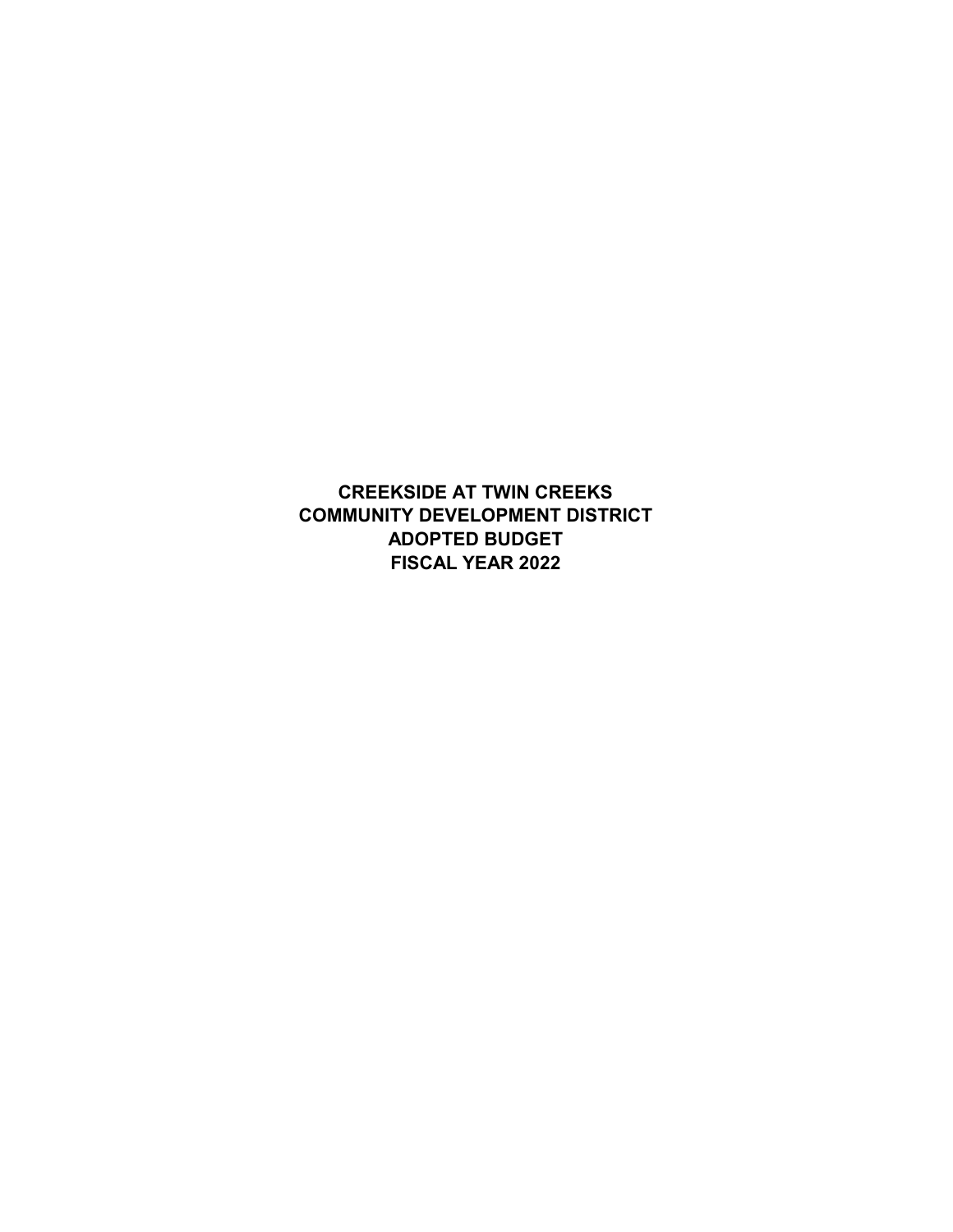# **CREEKSIDE AT TWIN CREEKS COMMUNITY DEVELOPMENT DISTRICT TABLE OF CONTENTS**

| Description                                            | Page<br>Number(s) |
|--------------------------------------------------------|-------------------|
| <b>General Fund Budget</b>                             | 1                 |
| Definitions of General Fund Expenditures               | 2                 |
| Debt Service Fund Budget - Series 2016A-1, A-2 and A-3 | 3                 |
| Amortization Schedule - Series 2016A-1                 | $4 - 5$           |
| Amortization Schedule - Series 2016A-3                 | $6 - 7$           |
| <b>Assessment Summary</b>                              | 8                 |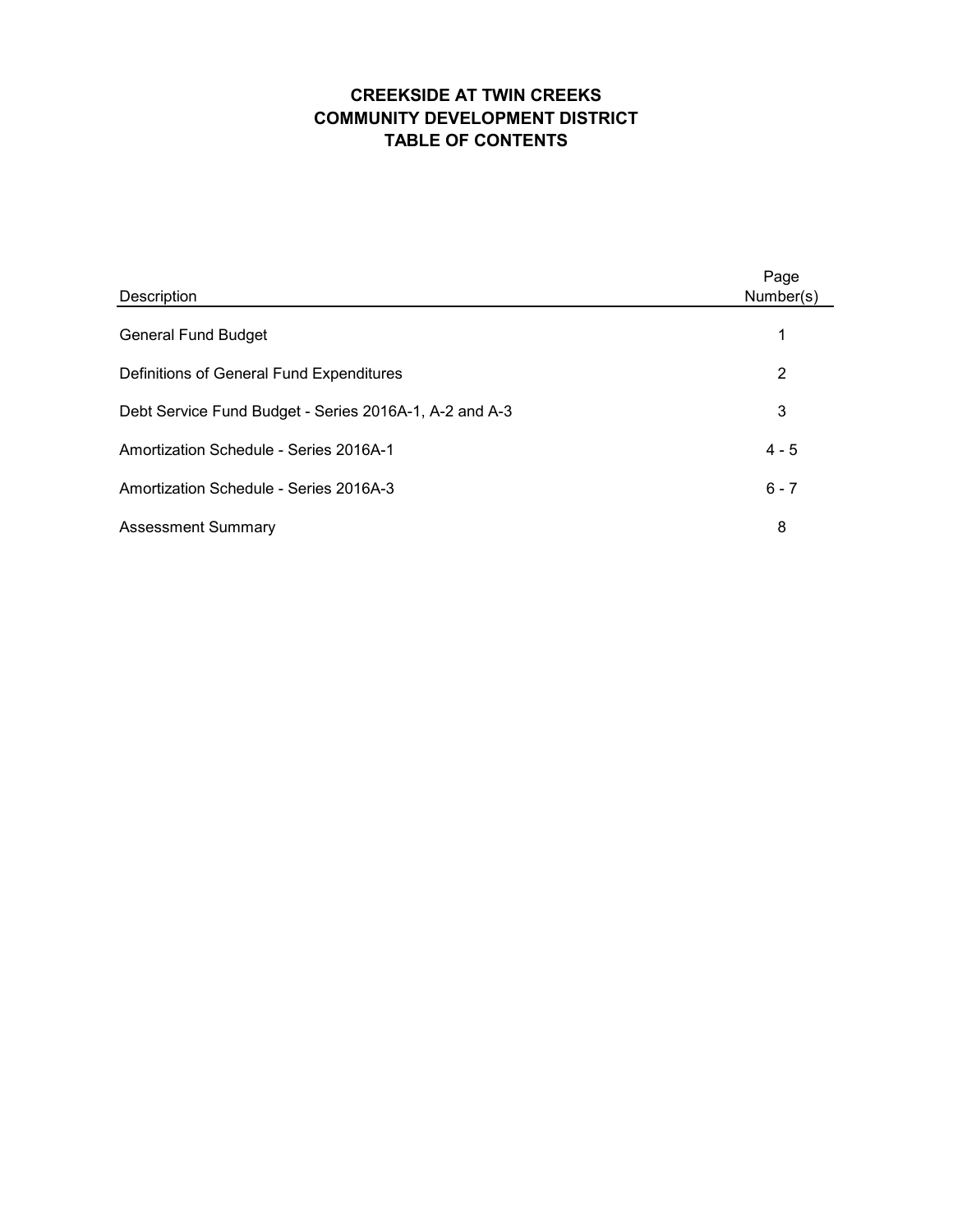# **CREEKSIDE AT TWIN CREEKS COMMUNITY DEVELOPMENT DISTRICT GENERAL FUND BUDGET FISCAL YEAR 2022**

|                                                              |                         |                                | Fiscal Year 2021                  |    |                                                          |    |                                      |  |
|--------------------------------------------------------------|-------------------------|--------------------------------|-----------------------------------|----|----------------------------------------------------------|----|--------------------------------------|--|
|                                                              | Adopted                 | Actual<br>through<br>3/31/2021 | Projected<br>through<br>9/30/2021 |    | Total Actual &<br>Projected<br>Revenue &<br>Expenditures |    | Proposed<br><b>Budget</b><br>FY 2022 |  |
| <b>REVENUES</b>                                              |                         |                                |                                   |    |                                                          |    |                                      |  |
| Assessment levy: on-roll - gross<br>Allowable discounts (4%) | 95,236<br>\$<br>(3,809) |                                |                                   |    |                                                          | \$ | 161,726<br>(6, 469)                  |  |
| Assessment levy: on-roll - net                               | 91,427                  | 90,191<br>\$                   | \$<br>1,236                       | \$ | 91,427                                                   |    | 155,257                              |  |
| Lot closings                                                 |                         | 459                            |                                   |    | 459                                                      |    |                                      |  |
| Total revenues                                               | 91,427                  | 90,650                         | 1,236                             |    | 91,886                                                   |    | 155,257                              |  |
| <b>EXPENDITURES</b>                                          |                         |                                |                                   |    |                                                          |    |                                      |  |
| <b>Professional &amp; administrative</b>                     |                         |                                |                                   |    |                                                          |    |                                      |  |
| Supervisors                                                  | 4,306                   |                                | 4,306                             |    | 4,306                                                    |    | 4,306                                |  |
| Management/accounting/recording                              | 48,000                  | 24,000                         | 24,000                            |    | 48,000                                                   |    | 48,000                               |  |
| Legal                                                        | 7,500                   | 1,108                          | 6,392                             |    | 7,500                                                    |    | 7,500                                |  |
| Engineering                                                  | 1,000                   |                                | 1,000                             |    | 1,000                                                    |    | 1,000                                |  |
| Audit                                                        | 3,500                   |                                | 3,500                             |    | 3,500                                                    |    | 3,500                                |  |
| Arbitrage rebate calculation                                 |                         | 750                            | 750                               |    | 750                                                      |    | 750                                  |  |
| Dissemination agent                                          | 1,000                   | 500                            | 500                               |    | 1,000                                                    |    | 1,000                                |  |
| <b>Trustee</b>                                               | 10,500                  | 10,500                         |                                   |    | 10,500                                                   |    | 10,500                               |  |
| Telephone                                                    |                         | 200<br>100                     | 100                               |    | 200                                                      |    | 200                                  |  |
| Postage                                                      |                         | 500<br>130                     | 370                               |    | 500                                                      |    | 500                                  |  |
| Printing & binding                                           |                         | 500<br>250                     | 250                               |    | 500                                                      |    | 500                                  |  |
| Legal advertising                                            | 1,200                   | 108                            | 1,092                             |    | 1,200                                                    |    | 1,200                                |  |
| Annual special district fee                                  |                         | 175<br>175                     |                                   |    | 175                                                      |    | 175                                  |  |
| Insurance                                                    | 8,976                   | 8,782                          |                                   |    | 8,782                                                    |    | 8,976                                |  |
| Contingencies/bank charges<br>Website maintenance            |                         | 500<br>460                     |                                   | 40 | 500                                                      |    | 500                                  |  |
| Hosting                                                      |                         | 705<br>705                     |                                   |    | 705                                                      |    | 705                                  |  |
| ADA compliance                                               |                         | 210                            | 210                               |    | 210                                                      |    | 210                                  |  |
| Tax collector                                                | 1,905                   | 1,804                          | 101                               |    | 1,905                                                    |    | 3,235                                |  |
| Total professional & administrative                          | 91,427                  | 48,622                         | 42,611                            |    | 91,233                                                   |    | 92,757                               |  |
| <b>Field operations</b>                                      |                         |                                |                                   |    |                                                          |    |                                      |  |
| Landscape maintenance                                        |                         |                                |                                   |    |                                                          |    | 30,000                               |  |
| Lake bank maintenance                                        |                         |                                |                                   |    |                                                          |    | 20,000                               |  |
| Wetland maintenance                                          |                         |                                |                                   |    |                                                          |    | 12,500                               |  |
| Total field operations                                       |                         |                                |                                   |    |                                                          |    | 62,500                               |  |
| Total expenditures                                           | 91,427                  | 48,622                         | 42,611                            |    | 91,233                                                   |    | 155,257                              |  |
| Net increase/(decrease) of fund balance                      |                         | 42,028                         | (41, 375)                         |    | 653                                                      |    |                                      |  |
| Fund balance - beginning (unaudited)                         | 84,437                  | 78,640                         | 120,668                           |    | 78,640                                                   |    | 79,293                               |  |
| Fund balance - ending (projected)                            | 84,437<br>\$            | \$120,668                      | 79,293<br>\$                      | \$ | 79,293                                                   | \$ | 79,293                               |  |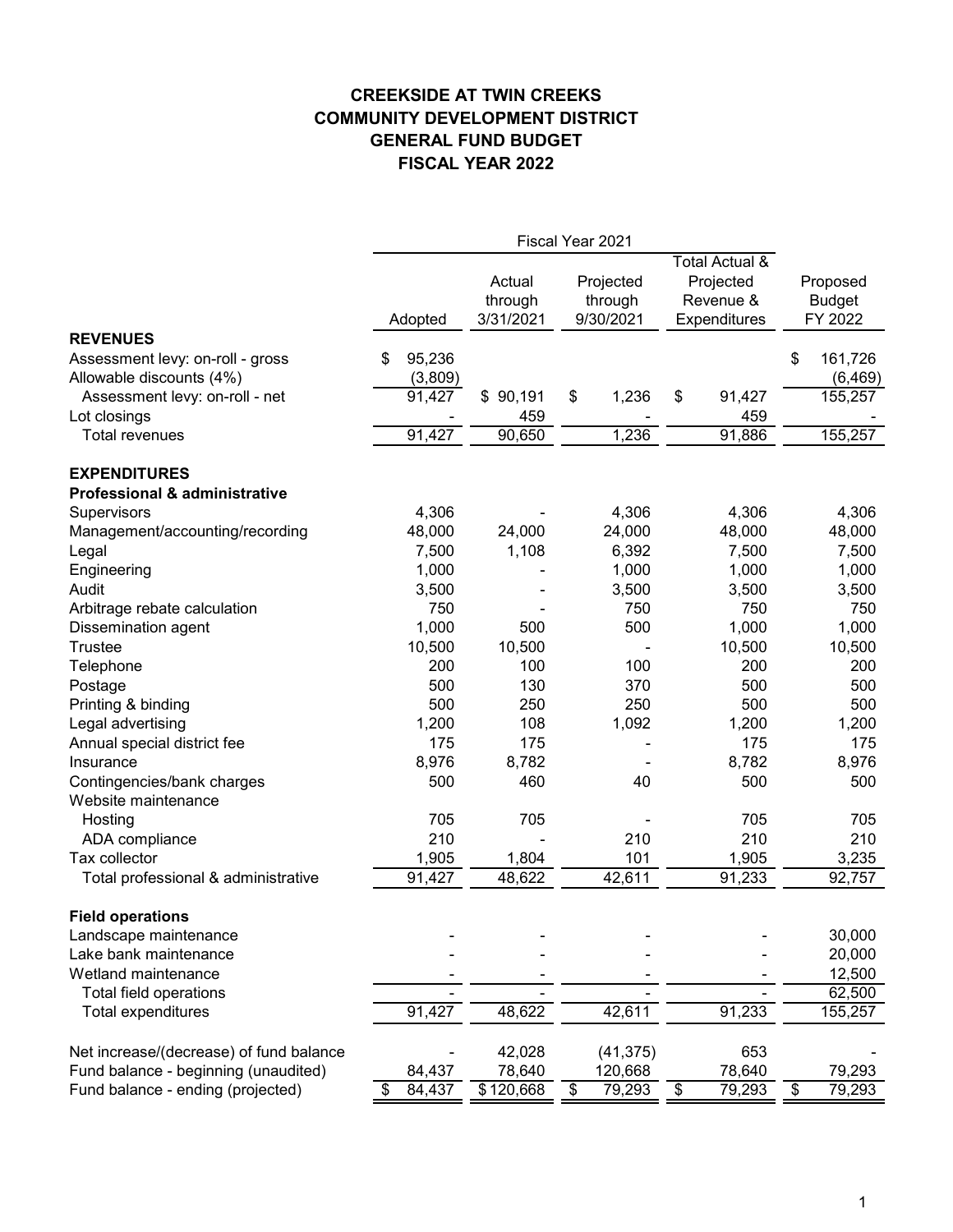#### **CREEKSIDE AT TWIN CREEKS COMMUNITY DEVELOPMENT DISTRICT DEFINITIONS OF GENERAL FUND EXPENDITURES**

| <b>EXPENDITURES</b><br><b>Professional &amp; administrative</b>                                                                                                                                                                                                                                                                                                                                                    |                  |
|--------------------------------------------------------------------------------------------------------------------------------------------------------------------------------------------------------------------------------------------------------------------------------------------------------------------------------------------------------------------------------------------------------------------|------------------|
| Supervisors                                                                                                                                                                                                                                                                                                                                                                                                        | \$<br>4,306      |
| Statutorily set at \$200 for each meeting of the Board of Supervisors not to exceed<br>\$4,800 for each fiscal year.                                                                                                                                                                                                                                                                                               |                  |
| Management/accounting/recording                                                                                                                                                                                                                                                                                                                                                                                    | 48,000           |
| Wrathell, Hunt and Associates, LLC (WHA), specializes in managing community<br>development districts by combining the knowledge, skills and experience of a team of<br>professionals to ensure compliance with all of the District's governmental requirements.<br>WHA develops financing programs, administers the issuance of tax exempt bond<br>financings, operates and maintains the assets of the community. |                  |
| Legal                                                                                                                                                                                                                                                                                                                                                                                                              | 7,500            |
| General counsel and legal representation, which includes issues relating to public<br>finance, public bidding, rulemaking, open meetings, public records, real property<br>dedications, conveyances and contracts.                                                                                                                                                                                                 |                  |
| Engineering                                                                                                                                                                                                                                                                                                                                                                                                        | 1,000            |
| The District's Engineer will provide construction and consulting services, to assist the<br>District in crafting sustainable solutions to address the long term interests of the<br>community while recognizing the needs of government, the environment and<br>maintenance of the District's facilities.                                                                                                          |                  |
| Audit                                                                                                                                                                                                                                                                                                                                                                                                              | 3,500            |
| Statutorily required for the District to undertake an independent examination of its<br>books, records and accounting procedures.                                                                                                                                                                                                                                                                                  |                  |
| Arbitrage rebate calculation                                                                                                                                                                                                                                                                                                                                                                                       | 750              |
| To ensure the District's compliance with all tax regulations, annual computations are<br>necessary to calculate the arbitrage rebate liability.                                                                                                                                                                                                                                                                    |                  |
| Dissemination agent                                                                                                                                                                                                                                                                                                                                                                                                | 1,000            |
| The District must annually disseminate financial information in order to comply with the<br>requirements of Rule 15c2-12 under the Securities Exchange Act of 1934. Wrathell,<br>Hunt & Associates serves as dissemination agent.                                                                                                                                                                                  |                  |
| Trustee                                                                                                                                                                                                                                                                                                                                                                                                            | 10,500           |
| Annual fee for the service provided by trustee, paying agent and registrar.                                                                                                                                                                                                                                                                                                                                        |                  |
| Telephone                                                                                                                                                                                                                                                                                                                                                                                                          | 200              |
| Telephone and fax machine.                                                                                                                                                                                                                                                                                                                                                                                         |                  |
| Postage<br>Mailing of agenda packages, overnight deliveries, correspondence, etc.                                                                                                                                                                                                                                                                                                                                  | 500              |
| Printing & binding                                                                                                                                                                                                                                                                                                                                                                                                 | 500              |
| Letterhead, envelopes, copies, agenda packages, etc.                                                                                                                                                                                                                                                                                                                                                               |                  |
| Legal advertising<br>The District advertises for monthly meetings, special meetings, public hearings, public<br>bids, etc.                                                                                                                                                                                                                                                                                         | 1,200            |
| Annual special district fee                                                                                                                                                                                                                                                                                                                                                                                        | 175              |
| Annual fee paid to the Florida Department of Economic Opportunity.                                                                                                                                                                                                                                                                                                                                                 |                  |
| Insurance<br>The District will obtain public officials and general liability insurance.                                                                                                                                                                                                                                                                                                                            | 8,976            |
| Contingencies/bank charges<br>Bank charges, automated AP routing and other miscellaneous expenses incurred during<br>the year.                                                                                                                                                                                                                                                                                     | 500              |
| Website maintenance                                                                                                                                                                                                                                                                                                                                                                                                |                  |
| Hosting                                                                                                                                                                                                                                                                                                                                                                                                            | 705              |
| ADA compliance<br>Tax collector                                                                                                                                                                                                                                                                                                                                                                                    | 210<br>3,235     |
| Landscape maintenance                                                                                                                                                                                                                                                                                                                                                                                              | 30,000           |
| CDD owned tracts on sides of TC Dr. at the southern entrance to Creekside                                                                                                                                                                                                                                                                                                                                          |                  |
| Lake bank maintenance<br>Wetland maintenance                                                                                                                                                                                                                                                                                                                                                                       | 20,000<br>12,500 |
| Total expenditures                                                                                                                                                                                                                                                                                                                                                                                                 | \$155,257        |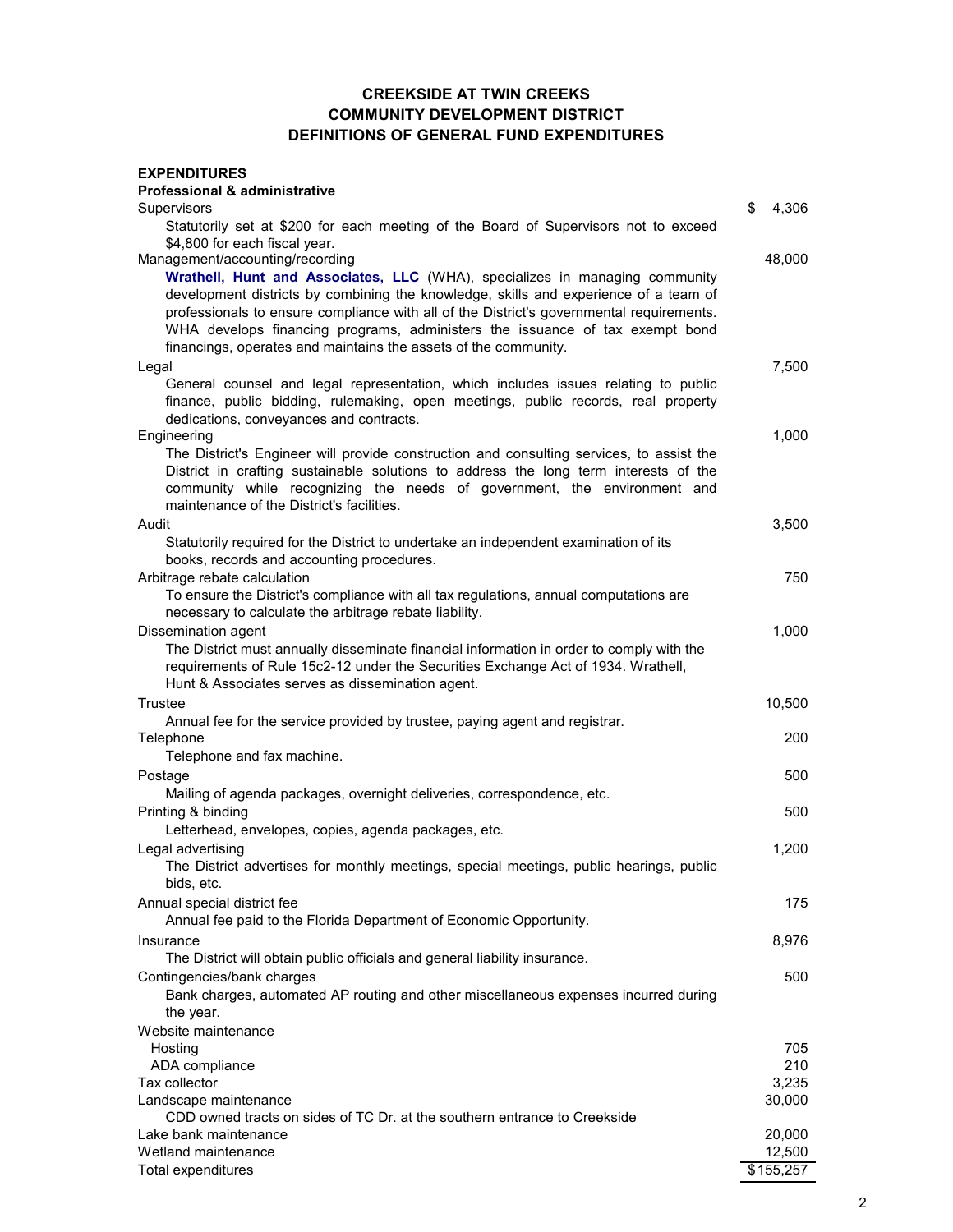# **CREEKSIDE AT TWIN CREEKS COMMUNITY DEVELOPMENT DISTRICT DEBT SERVICE FUND BUDGET - SERIES 2016A-1, A-2 and A-3 FISCAL YEAR 2022**

|                                                                                                            | Fiscal Year 2021                     |                                |                                   |                                                          |                                       |  |  |  |
|------------------------------------------------------------------------------------------------------------|--------------------------------------|--------------------------------|-----------------------------------|----------------------------------------------------------|---------------------------------------|--|--|--|
|                                                                                                            | Adopted                              | Actual<br>through<br>3/31/2021 | Projected<br>through<br>9/30/2021 | Total Actual &<br>Projected<br>Revenue &<br>Expenditures | Proposed<br><b>Budget</b><br>FY 2022  |  |  |  |
| <b>REVENUES</b>                                                                                            |                                      |                                |                                   |                                                          |                                       |  |  |  |
| Special assessment - on-roll - 2016A1<br>Special assessment - on-roll - 2016A3<br>Allowable discounts (4%) | 425,625<br>S<br>284,401<br>(28, 401) |                                |                                   |                                                          | \$<br>417,500<br>293,803<br>(28, 452) |  |  |  |
| Assessment levy: net<br>Assessment prepayments - 2016A1                                                    | 681,625                              | 668,613<br>\$<br>17,133        | 13,012<br>\$                      | \$<br>681,625<br>17,133                                  | 682,851                               |  |  |  |
| Interest - 2016A1                                                                                          |                                      | 19                             |                                   | 19                                                       |                                       |  |  |  |
| Interest - 2016A2                                                                                          |                                      | 9                              |                                   | 9                                                        |                                       |  |  |  |
| Interest - 2016A3                                                                                          |                                      | 16                             |                                   | 16                                                       |                                       |  |  |  |
| Lot closing                                                                                                |                                      | 3,168                          |                                   | 3,168                                                    |                                       |  |  |  |
| Total revenues                                                                                             | 681,625                              | 688,958                        | 13,012                            | 701,970                                                  | 682,851                               |  |  |  |
| <b>EXPENDITURES</b><br>Debt service                                                                        |                                      |                                |                                   |                                                          |                                       |  |  |  |
| Principal - 2016A1                                                                                         | 105,000                              | 100,000                        |                                   | 100,000                                                  | 105,000                               |  |  |  |
| Principal prepayment - 2016A1                                                                              |                                      | 70,000                         | 15,000                            | 85,000                                                   |                                       |  |  |  |
| Principal - 2016A3                                                                                         | 60,000                               | 60,000                         |                                   | 60,000                                                   | 65,000                                |  |  |  |
| Interest - 2016A1                                                                                          | 294,536                              | 148,262                        | 144,552                           | 292,814                                                  | 285,871                               |  |  |  |
| Interest - 2016A3                                                                                          | 211,450                              | 106,512                        | 104,938                           | 211,450                                                  | 208,169                               |  |  |  |
| Total debt service                                                                                         | 670,986                              | 484,774                        | 264,490                           | 749,264                                                  | 664,040                               |  |  |  |
| Other fees & charges                                                                                       |                                      |                                |                                   |                                                          |                                       |  |  |  |
| Tax collector                                                                                              | 8,742                                | 13,373                         |                                   | 13,373                                                   | 14,226                                |  |  |  |
| Refund of residual A-2 balances                                                                            |                                      | 9                              |                                   | 9                                                        |                                       |  |  |  |
| Total other fees & charges                                                                                 | 8,742                                | 13,382                         |                                   | 13,382                                                   | 14,226                                |  |  |  |
| Total expenditures                                                                                         | 679,728                              | 498,156                        | 264,490                           | 762,646                                                  | 678,266                               |  |  |  |
| Excess/(deficiency) of revenues<br>over/(under) expenditures                                               | 1,897                                | 190,802                        | (251, 478)                        | (60, 676)                                                | 4,585                                 |  |  |  |
| <b>OTHER FINANCING SOURCES/(USES)</b>                                                                      |                                      |                                |                                   |                                                          |                                       |  |  |  |
| Transfers out                                                                                              |                                      | (2, 265)                       |                                   | (2, 265)                                                 |                                       |  |  |  |
| Total other financing sources/(uses)                                                                       |                                      | (2, 265)                       | $\qquad \qquad \blacksquare$      | (2, 265)                                                 |                                       |  |  |  |
| Fund balance:                                                                                              |                                      |                                |                                   |                                                          |                                       |  |  |  |
| Net increase/(decrease) in fund balance                                                                    | 1,897                                | 188,537                        | (251, 478)                        | (62, 941)                                                | 4,585                                 |  |  |  |
| Beginning fund balance (unaudited)                                                                         | 914,134                              | 1,013,363                      | 1,201,900                         | 1,013,363                                                | 950,422                               |  |  |  |
| Ending fund balance (projected)                                                                            | 916,031                              | $\overline{1,201,900}$         | $\frac{1}{2}$<br>950,422          | $\overline{\mathcal{G}}$<br>950,422                      | 955,007                               |  |  |  |
| Use of fund balance:                                                                                       |                                      |                                |                                   |                                                          |                                       |  |  |  |
| Debt service reserve account balance (required)                                                            |                                      |                                |                                   |                                                          | (487,060)                             |  |  |  |
| Principal and Interest expense - November 1, 2022                                                          |                                      |                                |                                   |                                                          | (419, 953)                            |  |  |  |
| Projected fund balance surplus/(deficit) as of September 30, 2022                                          |                                      |                                |                                   |                                                          | \$<br>47,994                          |  |  |  |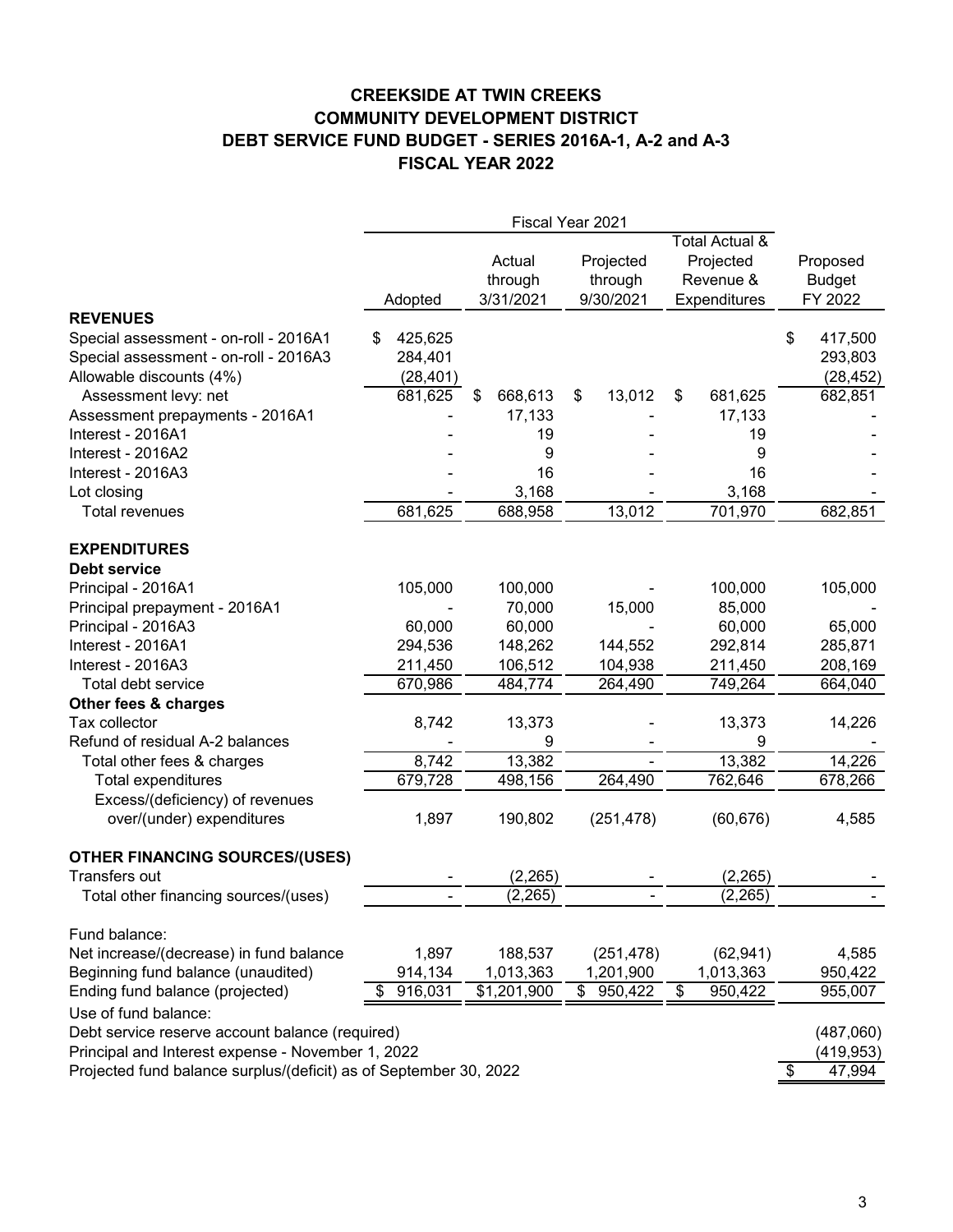# **CREEKSIDE AT TWIN CREEKS COMMUNITY DEVELOPMENT DISTRICT SERIES 2016A-1 AMORTIZATION SCHEDULE**

|          |            |                    |                 | <b>Bond</b>         |                |
|----------|------------|--------------------|-----------------|---------------------|----------------|
|          | Principal  | <b>Coupon Rate</b> | <b>Interest</b> | <b>Debt Service</b> | <b>Balance</b> |
| 11/01/21 | 105,000.00 | 4.625%             | 144,149.38      | 249,149.38          | 5,500,000.00   |
| 05/01/22 |            |                    | 141,721.25      | 141,721.25          | 5,500,000.00   |
| 11/01/22 | 110,000.00 | 4.625%             | 141,721.25      | 251,721.25          | 5,390,000.00   |
| 05/01/23 |            |                    | 139,177.50      | 139,177.50          | 5,390,000.00   |
| 11/01/23 | 115,000.00 | 4.625%             | 139,177.50      | 254,177.50          | 5,275,000.00   |
| 05/01/24 |            |                    | 136,518.13      | 136,518.13          | 5,275,000.00   |
| 11/01/24 | 120,000.00 | 4.625%             | 136,518.13      | 256,518.13          | 5,155,000.00   |
| 05/01/25 |            |                    | 133,743.13      | 133,743.13          | 5,155,000.00   |
| 11/01/25 | 125,000.00 | 4.625%             | 133,743.13      | 258,743.13          | 5,030,000.00   |
| 05/01/26 |            |                    | 130,852.50      | 130,852.50          | 5,030,000.00   |
| 11/01/26 | 130,000.00 | 4.625%             | 130,852.50      | 260,852.50          | 4,900,000.00   |
| 05/01/27 |            |                    | 127,846.25      | 127,846.25          | 4,900,000.00   |
| 11/01/27 | 140,000.00 | 4.625%             | 127,846.25      | 267,846.25          | 4,760,000.00   |
| 05/01/28 |            |                    | 124,608.75      | 124,608.75          | 4,760,000.00   |
| 11/01/28 | 145,000.00 | 5.250%             | 124,608.75      | 269,608.75          | 4,615,000.00   |
| 05/01/29 |            |                    | 120,802.50      | 120,802.50          | 4,615,000.00   |
| 11/01/29 | 150,000.00 | 5.250%             | 120,802.50      | 270,802.50          | 4,465,000.00   |
| 05/01/30 |            |                    | 116,865.00      | 116,865.00          | 4,465,000.00   |
| 11/01/30 | 160,000.00 | 5.250%             | 116,865.00      | 276,865.00          | 4,305,000.00   |
| 05/01/31 |            |                    | 112,665.00      | 112,665.00          | 4,305,000.00   |
| 11/01/31 | 170,000.00 | 5.250%             | 112,665.00      | 282,665.00          | 4,135,000.00   |
| 05/01/32 |            |                    | 108,202.50      | 108,202.50          | 4,135,000.00   |
| 11/01/32 | 175,000.00 | 5.250%             | 108,202.50      | 283,202.50          | 3,960,000.00   |
| 05/01/33 |            |                    | 103,608.75      | 103,608.75          | 3,960,000.00   |
| 11/01/33 | 185,000.00 | 5.250%             | 103,608.75      | 288,608.75          | 3,775,000.00   |
| 05/01/34 |            |                    | 98,752.50       | 98,752.50           | 3,775,000.00   |
| 11/01/34 | 195,000.00 | 5.250%             | 98,752.50       | 293,752.50          | 3,580,000.00   |
| 05/01/35 |            |                    | 93,633.75       | 93,633.75           | 3,580,000.00   |
| 11/01/35 | 205,000.00 | 5.250%             | 93,633.75       | 298,633.75          | 3,375,000.00   |
| 05/01/36 |            |                    | 88,252.50       | 88,252.50           | 3,375,000.00   |
| 11/01/36 | 220,000.00 | 5.250%             | 88,252.50       | 308,252.50          | 3,155,000.00   |
| 05/01/37 |            |                    | 82,477.50       | 82,477.50           | 3,155,000.00   |
| 11/01/37 | 230,000.00 | 5.250%             | 82,477.50       | 312,477.50          | 2,925,000.00   |
| 05/01/38 |            |                    | 76,440.00       | 76,440.00           | 2,925,000.00   |
| 11/01/38 | 240,000.00 | 5.600%             | 76,440.00       | 316,440.00          | 2,685,000.00   |
| 05/01/39 |            |                    | 69,720.00       | 69,720.00           | 2,685,000.00   |
| 11/01/39 | 255,000.00 | 5.600%             | 69,720.00       | 324,720.00          | 2,430,000.00   |
| 05/01/40 |            |                    | 62,580.00       | 62,580.00           | 2,430,000.00   |
| 11/01/40 | 270,000.00 | 5.600%             | 62,580.00       | 332,580.00          | 2,160,000.00   |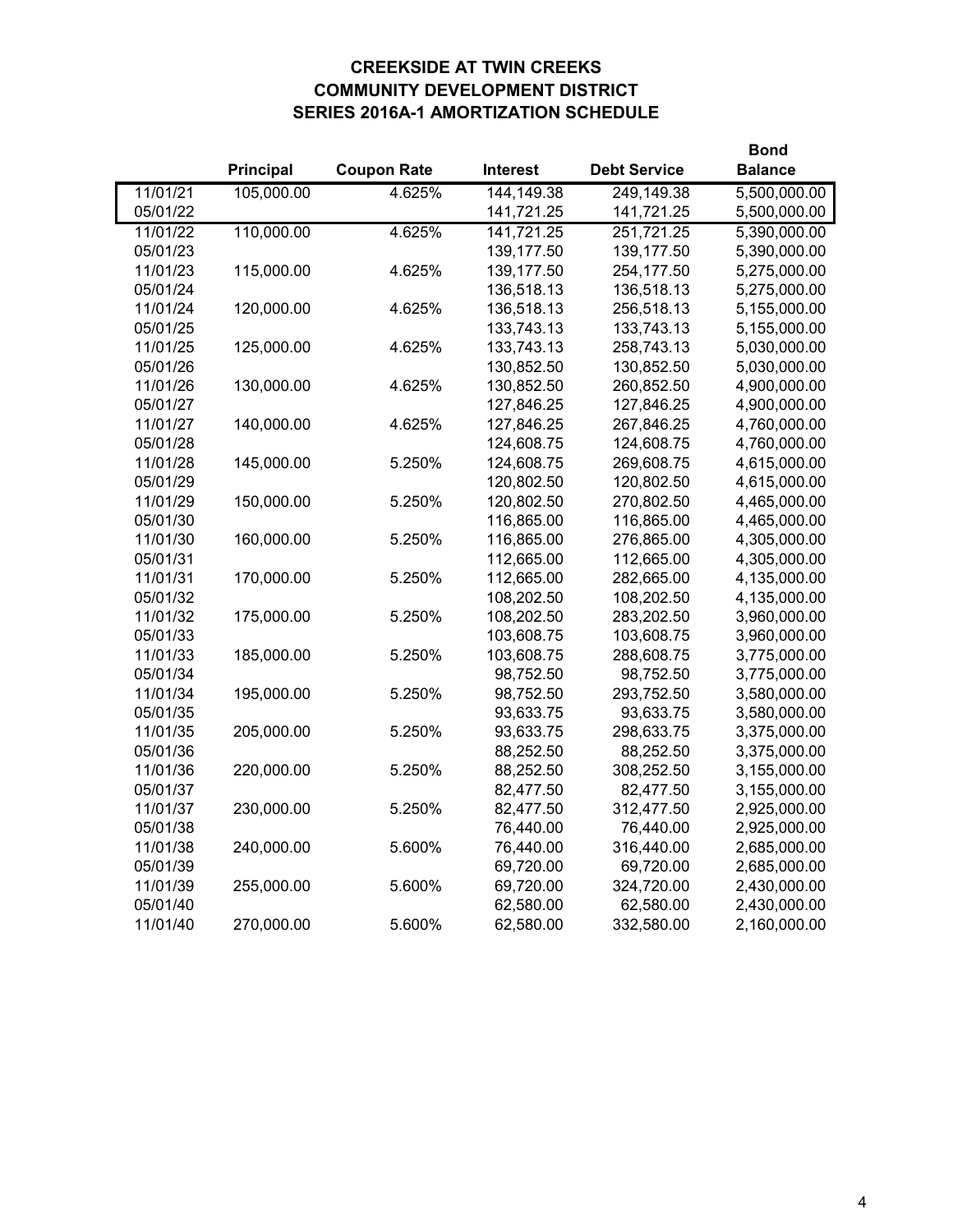# **CREEKSIDE AT TWIN CREEKS COMMUNITY DEVELOPMENT DISTRICT SERIES 2016A-1 AMORTIZATION SCHEDULE**

|          |                  |                    |                 |                     | Bond           |
|----------|------------------|--------------------|-----------------|---------------------|----------------|
|          | <b>Principal</b> | <b>Coupon Rate</b> | <b>Interest</b> | <b>Debt Service</b> | <b>Balance</b> |
| 05/01/41 |                  |                    | 55,020.00       | 55,020.00           | 2,160,000.00   |
| 11/01/41 | 285,000.00       | 5.600%             | 55,020.00       | 340,020.00          | 1,875,000.00   |
| 05/01/42 |                  |                    | 47,040.00       | 47,040.00           | 1,875,000.00   |
| 11/01/42 | 300,000.00       | 5.600%             | 47,040.00       | 347,040.00          | 1,575,000.00   |
| 05/01/43 |                  |                    | 38,640.00       | 38,640.00           | 1,575,000.00   |
| 11/01/43 | 315,000.00       | 5.600%             | 38,640.00       | 353,640.00          | 1,260,000.00   |
| 05/01/44 |                  |                    | 29,820.00       | 29,820.00           | 1,260,000.00   |
| 11/01/44 | 335,000.00       | 5.600%             | 29,820.00       | 364.820.00          | 925.000.00     |
| 05/01/45 |                  |                    | 20,440.00       | 20,440.00           | 925,000.00     |
| 11/01/45 | 355,000.00       | 5.600%             | 20,440.00       | 375.440.00          | 570.000.00     |
| 05/01/46 |                  |                    | 10,500.00       | 10,500.00           | 570,000.00     |
| 11/01/46 | 375,000.00       | 5.600%             | 10,500.00       | 385,500.00          | 195,000.00     |
| Total    | 5,410,000.00     |                    | 4,684,004.40    | 10,094,004.40       |                |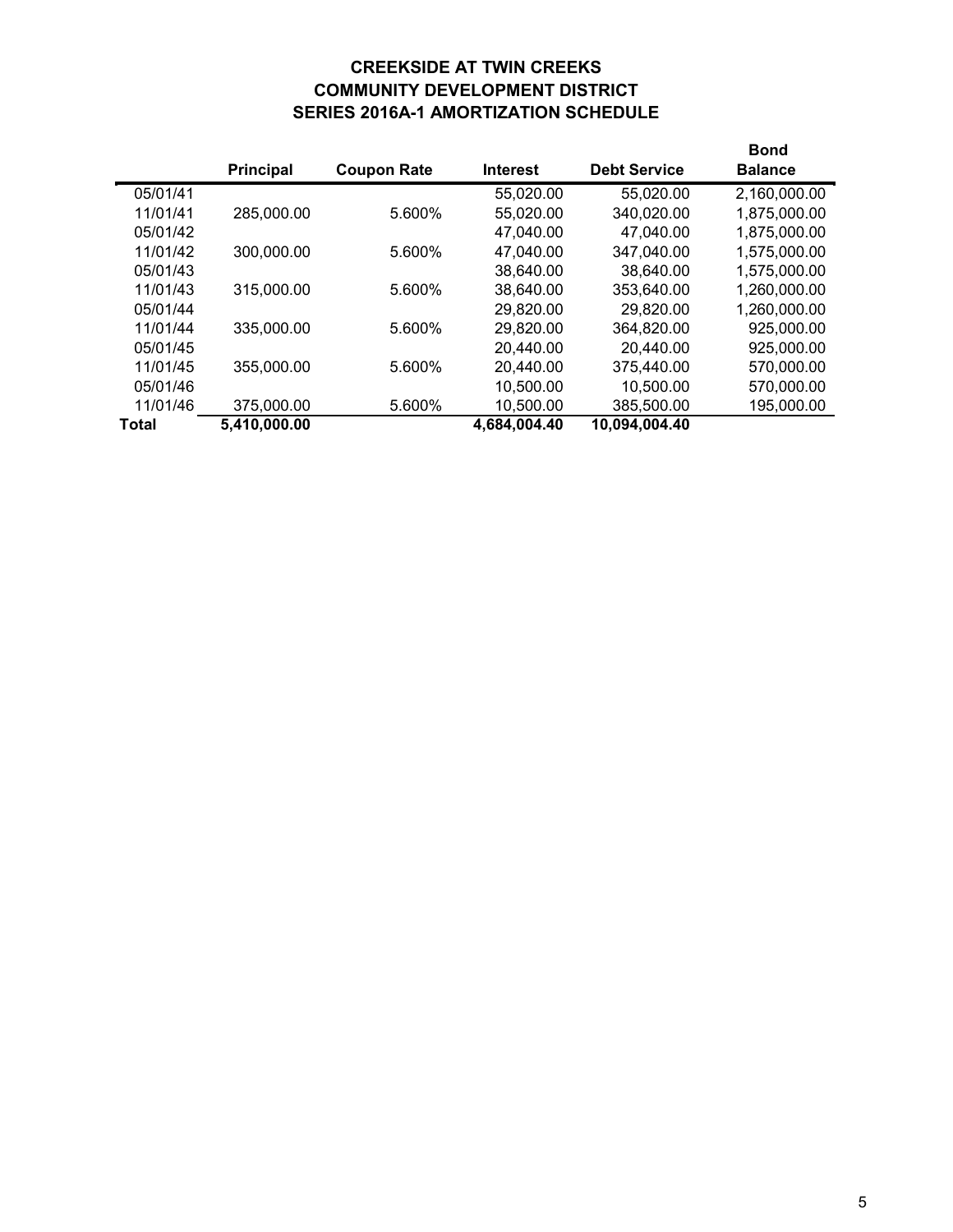# **CREEKSIDE AT TWIN CREEKS COMMUNITY DEVELOPMENT DISTRICT SERIES 2016A-3 AMORTIZATION SCHEDULE**

|          |                  |                    |                 | <b>Bond</b>         |                |
|----------|------------------|--------------------|-----------------|---------------------|----------------|
|          | <b>Principal</b> | <b>Coupon Rate</b> | <b>Interest</b> | <b>Debt Service</b> | <b>Balance</b> |
| 11/01/21 | 65,000.00        | 5.250%             | 104,937.50      | 169,937.50          | 3,655,000.00   |
| 05/01/22 |                  |                    | 103,231.25      | 103,231.25          | 3,655,000.00   |
| 11/01/22 | 65,000.00        | 5.250%             | 103,231.25      | 168,231.25          | 3,590,000.00   |
| 05/01/23 |                  |                    | 101,525.00      | 101,525.00          | 3,590,000.00   |
| 11/01/23 | 70,000.00        | 5.250%             | 101,525.00      | 171,525.00          | 3,520,000.00   |
| 05/01/24 |                  |                    | 99,687.50       | 99,687.50           | 3,520,000.00   |
| 11/01/24 | 75,000.00        | 5.250%             | 99,687.50       | 174,687.50          | 3,445,000.00   |
| 05/01/25 |                  |                    | 97,718.75       | 97,718.75           | 3,445,000.00   |
| 11/01/25 | 80,000.00        | 5.250%             | 97,718.75       | 177,718.75          | 3,365,000.00   |
| 05/01/26 |                  |                    | 95,618.75       | 95,618.75           | 3,365,000.00   |
| 11/01/26 | 80,000.00        | 5.250%             | 95,618.75       | 175,618.75          | 3,285,000.00   |
| 05/01/27 |                  |                    | 93,518.75       | 93,518.75           | 3,285,000.00   |
| 11/01/27 | 85,000.00        | 5.250%             | 93,518.75       | 178,518.75          | 3,200,000.00   |
| 05/01/28 |                  |                    | 91,287.50       | 91,287.50           | 3,200,000.00   |
| 11/01/28 | 90,000.00        | 5.250%             | 91,287.50       | 181,287.50          | 3,110,000.00   |
| 05/01/29 |                  |                    | 88,925.00       | 88,925.00           | 3,110,000.00   |
| 11/01/29 | 95,000.00        | 5.250%             | 88,925.00       | 183,925.00          | 3,015,000.00   |
| 05/01/30 |                  |                    | 86,431.25       | 86,431.25           | 3,015,000.00   |
| 11/01/30 | 100,000.00       | 5.250%             | 86,431.25       | 186,431.25          | 2,915,000.00   |
| 05/01/31 |                  |                    | 83,806.25       | 83,806.25           | 2,915,000.00   |
| 11/01/31 | 105,000.00       | 5.750%             | 83,806.25       | 188,806.25          | 2,810,000.00   |
| 05/01/32 |                  |                    | 80,787.50       | 80,787.50           | 2,810,000.00   |
| 11/01/32 | 110,000.00       | 5.750%             | 80,787.50       | 190,787.50          | 2,700,000.00   |
| 05/01/33 |                  |                    | 77,625.00       | 77,625.00           | 2,700,000.00   |
| 11/01/33 | 120,000.00       | 5.750%             | 77,625.00       | 197,625.00          | 2,580,000.00   |
| 05/01/34 |                  |                    | 74,175.00       | 74,175.00           | 2,580,000.00   |
| 11/01/34 | 125,000.00       | 5.750%             | 74,175.00       | 199,175.00          | 2,455,000.00   |
| 05/01/35 |                  |                    | 70,581.25       | 70,581.25           | 2,455,000.00   |
| 11/01/35 | 130,000.00       | 5.750%             | 70,581.25       | 200,581.25          | 2,325,000.00   |
| 05/01/36 |                  |                    | 66,843.75       | 66,843.75           | 2,325,000.00   |
| 11/01/36 | 140,000.00       | 5.750%             | 66,843.75       | 206,843.75          | 2,185,000.00   |
| 05/01/37 |                  |                    | 62,818.75       | 62,818.75           | 2,185,000.00   |
| 11/01/37 | 150,000.00       | 5.750%             | 62,818.75       | 212,818.75          | 2,035,000.00   |
| 05/01/38 |                  |                    | 58,506.25       | 58,506.25           | 2,035,000.00   |
| 11/01/38 | 155,000.00       | 5.750%             | 58,506.25       | 213,506.25          | 1,880,000.00   |
| 05/01/39 |                  |                    | 54,050.00       | 54,050.00           | 1,880,000.00   |
| 11/01/39 | 165,000.00       | 5.750%             | 54,050.00       | 219,050.00          | 1,715,000.00   |
| 05/01/40 |                  |                    | 49,306.25       | 49,306.25           | 1,715,000.00   |
| 11/01/40 | 175,000.00       | 5.750%             | 49,306.25       | 224,306.25          | 1,540,000.00   |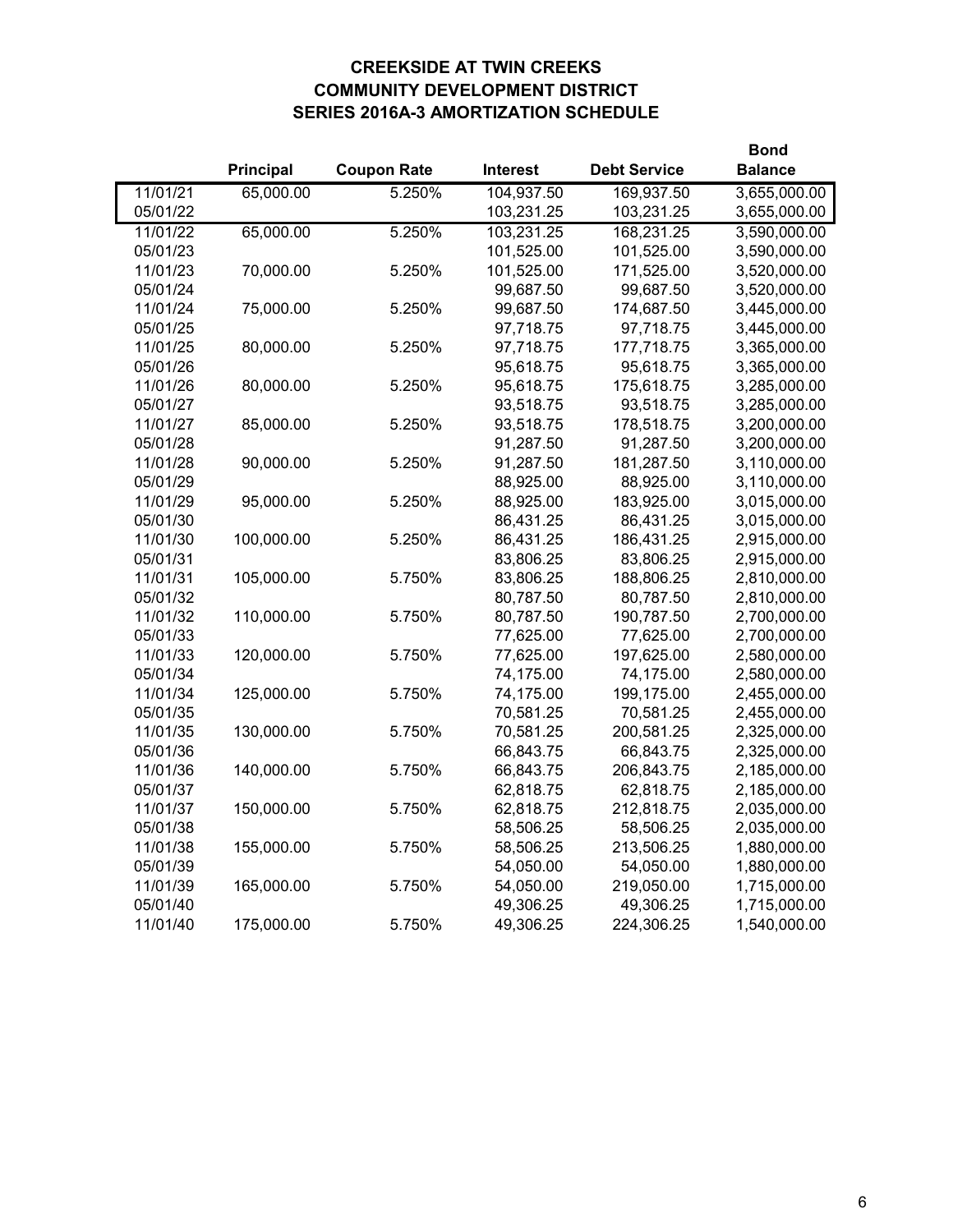# **CREEKSIDE AT TWIN CREEKS COMMUNITY DEVELOPMENT DISTRICT SERIES 2016A-3 AMORTIZATION SCHEDULE**

|          |              |                    |                 |                     | Bond           |
|----------|--------------|--------------------|-----------------|---------------------|----------------|
|          | Principal    | <b>Coupon Rate</b> | <b>Interest</b> | <b>Debt Service</b> | <b>Balance</b> |
| 05/01/41 |              |                    | 44,275.00       | 44,275.00           | 1,540,000.00   |
| 11/01/41 | 185,000.00   | 5.600%             | 44,275.00       | 229,275.00          | 1,355,000.00   |
| 05/01/42 |              |                    | 38,956.25       | 38,956.25           | 1,355,000.00   |
| 11/01/42 | 195,000.00   | 5.600%             | 38,956.25       | 233,956.25          | 1,160,000.00   |
| 05/01/43 |              |                    | 33,350.00       | 33,350.00           | 1,160,000.00   |
| 11/01/43 | 205,000.00   | 5.600%             | 33,350.00       | 238,350.00          | 955,000.00     |
| 05/01/44 |              |                    | 27,456.25       | 27,456.25           | 955,000.00     |
| 11/01/44 | 220,000.00   | 5.600%             | 27,456.25       | 247,456.25          | 735,000.00     |
| 05/01/45 |              |                    | 21,131.25       | 21,131.25           | 735,000.00     |
| 11/01/45 | 230,000.00   | 5.600%             | 21,131.25       | 251,131.25          | 505,000.00     |
| 05/01/46 |              |                    | 14,518.75       | 14,518.75           | 505,000.00     |
| 11/01/46 | 245,000.00   | 5.600%             | 14,518.75       | 259,518.75          | 260,000.00     |
| 05/01/47 |              |                    | 7,475.00        | 7,475.00            | 260,000.00     |
| 11/01/47 | 260,000.00   | 5.600%             | 7,475.00        | 267,475.00          |                |
| Total    | 3,720,000.00 |                    | 3,552,150.00    | 7,272,150.00        |                |